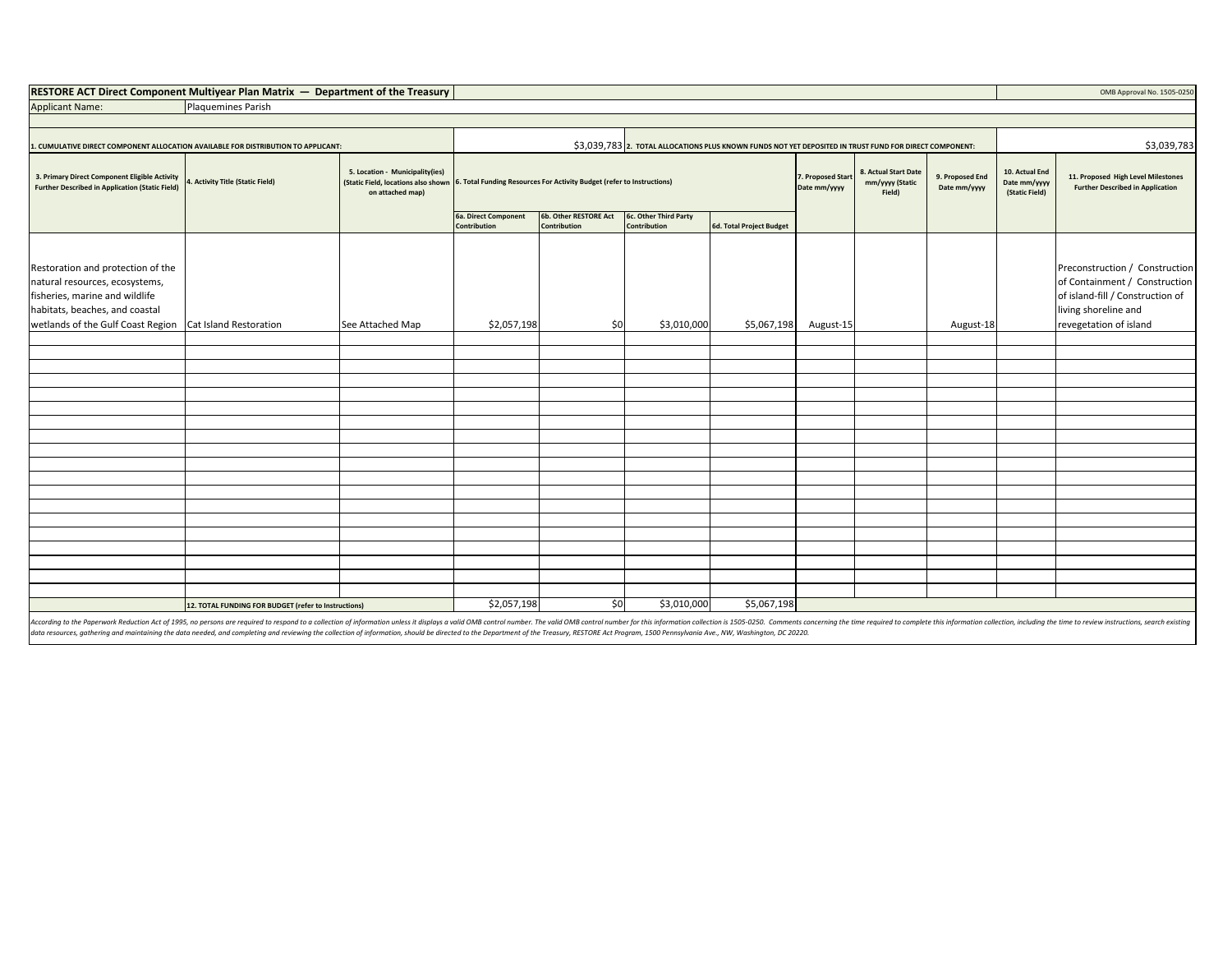# RESTORE ACT Direct Component Multiyear Plan Narrative

 $\ddot{\phantom{0}}$ 

OMB Approval No. 1505-0250

| Eligible Applicant Name:                                                                                                                                                                                                        | Plaquemines Parish                                                                                                                                                                                                                                                                                                                                                                                                                                                                                                                                                                                                                                                                                                                                                                                                                                                                                                                                                                                                                                                                                                                                                                                                                      |  |  |  |
|---------------------------------------------------------------------------------------------------------------------------------------------------------------------------------------------------------------------------------|-----------------------------------------------------------------------------------------------------------------------------------------------------------------------------------------------------------------------------------------------------------------------------------------------------------------------------------------------------------------------------------------------------------------------------------------------------------------------------------------------------------------------------------------------------------------------------------------------------------------------------------------------------------------------------------------------------------------------------------------------------------------------------------------------------------------------------------------------------------------------------------------------------------------------------------------------------------------------------------------------------------------------------------------------------------------------------------------------------------------------------------------------------------------------------------------------------------------------------------------|--|--|--|
|                                                                                                                                                                                                                                 | Name and Contact Information of the Person to be contacted (POC) on matters concerning this Multiyear Implementation Plant                                                                                                                                                                                                                                                                                                                                                                                                                                                                                                                                                                                                                                                                                                                                                                                                                                                                                                                                                                                                                                                                                                              |  |  |  |
| POC Name:                                                                                                                                                                                                                       | Amos Cormier Jr                                                                                                                                                                                                                                                                                                                                                                                                                                                                                                                                                                                                                                                                                                                                                                                                                                                                                                                                                                                                                                                                                                                                                                                                                         |  |  |  |
| POC Title:                                                                                                                                                                                                                      | Parish President                                                                                                                                                                                                                                                                                                                                                                                                                                                                                                                                                                                                                                                                                                                                                                                                                                                                                                                                                                                                                                                                                                                                                                                                                        |  |  |  |
| POC Email:                                                                                                                                                                                                                      | acormier@ppgov.net                                                                                                                                                                                                                                                                                                                                                                                                                                                                                                                                                                                                                                                                                                                                                                                                                                                                                                                                                                                                                                                                                                                                                                                                                      |  |  |  |
| POC Phone:                                                                                                                                                                                                                      | +1 (504) 274-2462                                                                                                                                                                                                                                                                                                                                                                                                                                                                                                                                                                                                                                                                                                                                                                                                                                                                                                                                                                                                                                                                                                                                                                                                                       |  |  |  |
|                                                                                                                                                                                                                                 | <b>B. PROVIDE A BRIEF NARRATIVE THAT DEMONSTRATES:</b>                                                                                                                                                                                                                                                                                                                                                                                                                                                                                                                                                                                                                                                                                                                                                                                                                                                                                                                                                                                                                                                                                                                                                                                  |  |  |  |
|                                                                                                                                                                                                                                 | 1. The need, purpose, and objectives for each activity, including a detailed description of each activity.                                                                                                                                                                                                                                                                                                                                                                                                                                                                                                                                                                                                                                                                                                                                                                                                                                                                                                                                                                                                                                                                                                                              |  |  |  |
|                                                                                                                                                                                                                                 | Need: Cat Island East (hereafter Cat Island) has eroded substantially over the last decade. Its current footprint, 3 acres, is less than 1% of<br>the original size of the island (+350ac). Cat Island is an extremely important nesting / rookery location for coastal birds, especially the<br>brown pelican. The first observations of colonial nesting birds on the subject islands occurred in 1997, when the Louisiana Department<br>of Wildlife and Fisheries (LDWF) documented nesting during post-hurricane surveys. These islands are extremely productive nesting<br>grounds for brown pelicans, terns, gulls, and various wading bird species.                                                                                                                                                                                                                                                                                                                                                                                                                                                                                                                                                                              |  |  |  |
| Purpose: Reconstruct Cat Island using sustainable engineering and design principles to approximately 19 ac in size. This size is large<br>enough to be sustainable through time, and provides significant bird nesting habitat. |                                                                                                                                                                                                                                                                                                                                                                                                                                                                                                                                                                                                                                                                                                                                                                                                                                                                                                                                                                                                                                                                                                                                                                                                                                         |  |  |  |
| Objectives:                                                                                                                                                                                                                     | 1. Complete planning and technical design on Cat Island<br>2. Create and maintain high-value habitat and nesting grounds for birds<br>3. Achieve island sustainability and stability for an extended life of 20 years                                                                                                                                                                                                                                                                                                                                                                                                                                                                                                                                                                                                                                                                                                                                                                                                                                                                                                                                                                                                                   |  |  |  |
| meaningful input from the public.                                                                                                                                                                                               | 2. How the applicant made the multiyear plan available for 45 days for public review and comment, in a manner calculated to obtain broad-based<br>participation from individuals, businesses, indian tribes, and non-profit organizations, such as through public meetings, presentations in languages other<br>than English, and postings on the internet. The applicant will need to submit documentation (e.g., a copy of public notices) to demonstrate that it made its<br>multivear plan available to the public for at least 45 days. In addition, describe how each activity in the plan was adopted after consideration of all                                                                                                                                                                                                                                                                                                                                                                                                                                                                                                                                                                                                 |  |  |  |
| public input on the MIP.                                                                                                                                                                                                        | Plaquemines Parish used multiple avenues for public engagement for review and comment on the MIP. Plaquemines Parish made the<br>MIP available for comment from December 8th, 2014 to February 6th, 2015. Plaquemines Parish released the MIP on the Plaquemines<br>Parish government website, placed a public notice in the Plaquemines Parish Gazette, placed hard-copies of the MIP in both Belle<br>Chasse, and Port Sulphur Libraries, undertook a social media campaign where the MIP was placed on the Plaquemines Parish facebook<br>page as well as half-a-dozen tweets were sent out to twitter followers about the MIP. Please see Multiyear Implementation Plan public<br>comment section in MIP, as well as the attached document for specific web addresses and press-releases (Appendix B). Plaquemines<br>Parish also extended the public comment period by 2 weeks to maximize public opportunity for comment. The Parish received no<br>written comments to the MIP. The Plaquemines Parish administration received several phone calls from Parish Council men asking for<br>clarification on what the MIP was, where it was being funded from, and what the end result of the plan would be. This was the extent of |  |  |  |
|                                                                                                                                                                                                                                 | 3. How each activity included in the applicant's multiyear plan matrix is eligible for funding and meets all requirements under the RESTORE Act.                                                                                                                                                                                                                                                                                                                                                                                                                                                                                                                                                                                                                                                                                                                                                                                                                                                                                                                                                                                                                                                                                        |  |  |  |
|                                                                                                                                                                                                                                 | In this first MIP, only one activity is being submitted for funding. This activity meets the eligible activity of restoration and protection of<br>the natural resources, ecosystems, fisheries, marine and wildlife habitats, beaches and coastal wetlands of the Gulf Coast region.<br>Specifically this activity targets:<br>· Restoration of wildlife habitat<br>· Restoration of coastal wetlands<br>- Protection of natural resources and ecosystems                                                                                                                                                                                                                                                                                                                                                                                                                                                                                                                                                                                                                                                                                                                                                                              |  |  |  |
|                                                                                                                                                                                                                                 | 4. How the applicant will evaluate success of the activities included in the matrix.                                                                                                                                                                                                                                                                                                                                                                                                                                                                                                                                                                                                                                                                                                                                                                                                                                                                                                                                                                                                                                                                                                                                                    |  |  |  |
|                                                                                                                                                                                                                                 | Two measures of success will be tied to our objectives:<br>• Creating and maintaining high-value habitat and nesting grounds for birds<br>• Achieving island sustainability and stability for an extended life of 20 years                                                                                                                                                                                                                                                                                                                                                                                                                                                                                                                                                                                                                                                                                                                                                                                                                                                                                                                                                                                                              |  |  |  |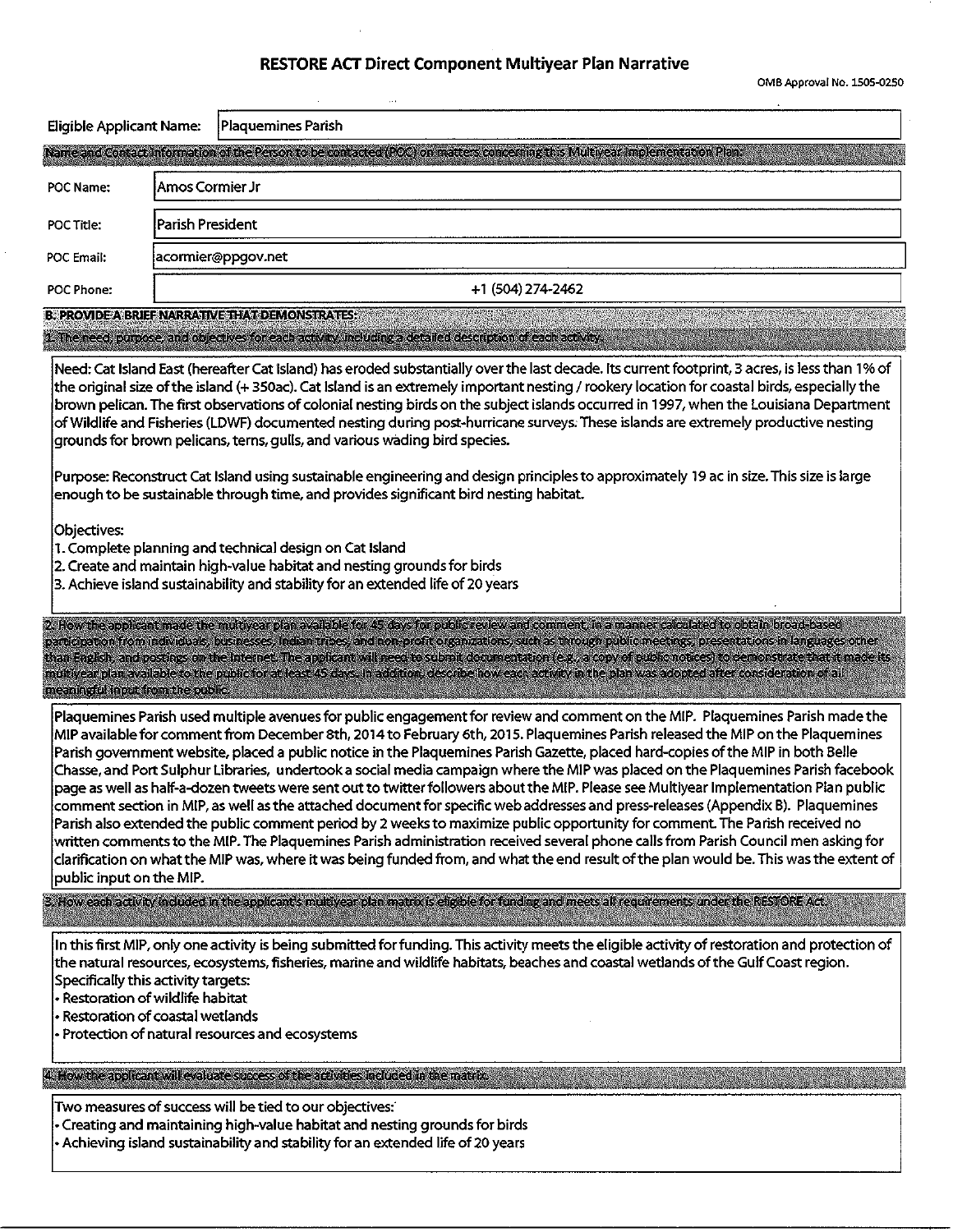Sustainability is a key measure of success as three key issues have resulted in the deterioration of the present Cat Island:

 $\cdot$  Shoreline destabilization through waves and wind

- Natural subsidence and sea level rise

• Land mass loss due to storms

In order to measure the success of this project the following milestones will be put in place:

1. Complete pre-construction activities (i.e., engineering and design, project planning, and any additional geotechnical and environmental compliance)

2. Complete construction of containment of Cat Island

3. Complete construction of fill of Cat Island

 $\left|$ 4. Complete construction of living shoreline of Cat Island

### 5. How the activities included in the multiyear plan matrix were prioritized and the criteria used to establish the priorities.

Cat Island has been a restoration priority for Plaquemines Parish for the last three years. The Parish has engaged with a number of partners to establish the restoration partnership which highlights the level of engagement of non-governmental organizations as well as businesses to the importance of restoring these islands. There have been several presentations within the Parish, as well as at the state level, showcasing the change and loss of habitat of Cat Island. These presentations have documented the need for restoration of this valuable habitat. This has been further supported by funding, when available, being used for initial site geotechnical engineering by Manchac Consulting Group, Inc., and the preliminary engineering and design, and best value analyses by Arcadis. These funds will be leveraged with the priority nature of the restoration for the construction of Cat Island.

#### 6. The relationship, if any, between the activities the applicant included in the multivear plan matrix and other activities funded under the RESTORE

Plaquemines Parish is constantly seeking leveraging opportunities for RESTORE funds. At this time there are no coordinated activities between the restoration of Cat Island and other activities funded under the RESTORE Act.

According to the Paperwork Reduction Act of 1995, no persons are required to respond to a collection of information unless it displays a valid OMB control number. The valid OMB control number for this information collection is 1505-0250. Comments concerning the time required to complete this information collection, including the time to review Instructions, search existing data resources, gathering and maintaining the data needed, and completing and reviewing the collection of information, should be directed to the Department of the Treasury, RESTORE Act Program, 1500 Pennsylvania Ave., NW, Washington, DC 20220.